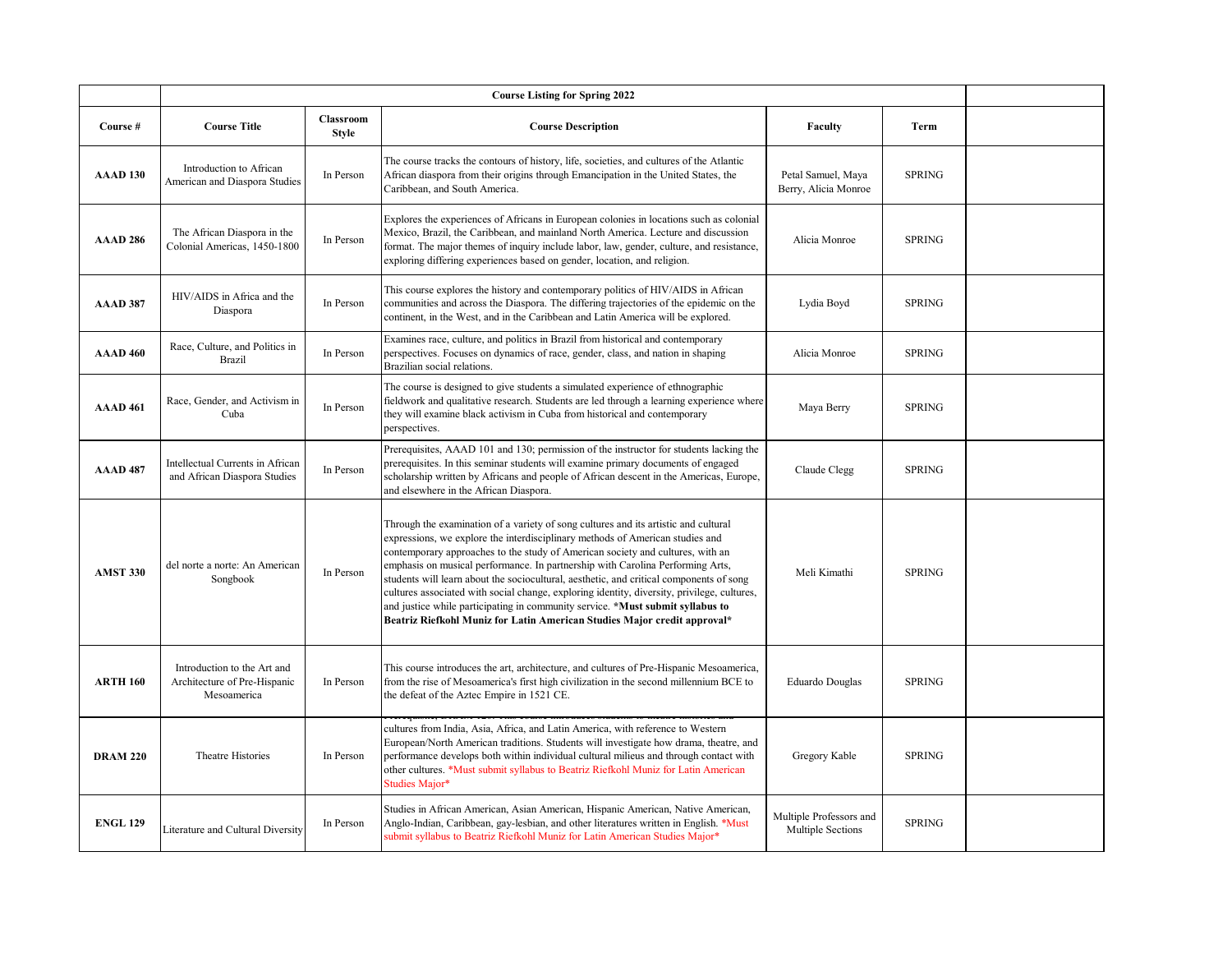| <b>ENGL 129H</b>       | Literature and Cultural Diversity                | In Person                   | Studies in African American, Asian American, Hispanic American, Native American,<br>Anglo-Indian, Caribbean, gay-lesbian, and other literatures written in English. *Must<br>submit syllabus to Beatriz Riefkohl Muniz for Latin American Studies Major*                                                                                                                                                                                                                                                                                                                                     | Multiple Professors and<br>Multiple Sections    | <b>SPRING</b> |  |
|------------------------|--------------------------------------------------|-----------------------------|----------------------------------------------------------------------------------------------------------------------------------------------------------------------------------------------------------------------------------------------------------------------------------------------------------------------------------------------------------------------------------------------------------------------------------------------------------------------------------------------------------------------------------------------------------------------------------------------|-------------------------------------------------|---------------|--|
| <b>ENGL 141</b>        | World Literatures in English                     | In Person                   | This course will be a basic introduction to literatures in English from Africa, the<br>Caribbean, South Asia, Canada, Australia, New Zealand, and other Anglophone literary<br>traditions. *Must submit syllabus to Beatriz Riefkohl Muniz for Latin American Studies<br>Maior*                                                                                                                                                                                                                                                                                                              | Marc Cohen                                      | <b>SPRING</b> |  |
| <b>ENVIRON</b><br>269T | Voices in the Environment:<br>Spanish            | In-Person AT<br><b>DUKE</b> | Spanish Cultures and Languages Across the Curriculum course at Duke. Voices in the<br>Environment explores how language and culture impact environmental beliefs,<br>behaviors, and interventions. Through practical and theoretical discussions around case<br>studies, visual texts, and interviews, we will examine "wicked problems"- global<br>environmental challenges — from local perspectives. Guest speakers will help us<br>explore the underlying reasons for different beliefs and behaviors, with the goal of<br>creating appropriate interventions related to sustainability. | Max Bernal Temores                              | <b>SPRING</b> |  |
| <b>GEOG 555</b>        | Cartography of the Global<br>South               | In Person                   | Prerequisite, GEOG 370. This course presents cartographic techniques for better map<br>design, with a focus on mapping the geographies of the Global South. Modern<br>techniques and software will be used for developing and demonstrating proficiency in<br>what are considered standard map design techniques, and we will also study examples<br>from places and map makers outside of dominant cartographic traditions, and maps<br>meant for actors and audiences in the Global South.                                                                                                 | Javier Arce-Nazario                             | <b>SPRING</b> |  |
| <b>HIST 143</b>        | Latin America since<br>Independence              | In Person                   | A general introduction to Latin American society, culture, politics, and economics from<br>a historical perspective. Focus will be on the events of the past two centuries.                                                                                                                                                                                                                                                                                                                                                                                                                  | Nathan Gill                                     | <b>SPRING</b> |  |
| <b>HIST 242</b>        | United States-Latin American<br><b>Relations</b> | In Person                   | This course examines the history of United States involvement in Latin America and the<br>Caribbean. Lectures will cover two centuries of United States intervention, from the<br>wars of the 19th century to the covert CIA operations of the Cold War and the more<br>recent wars on drugs and terror.                                                                                                                                                                                                                                                                                     | Miguel Serna, Jose Vega,<br>Anthony Rossodivito | <b>SPRING</b> |  |
| <b>HIST 280</b>        | Women and Gender in Latin<br>American History    | In Person                   | Examines the experiences of women and gender relations in Latin American societies<br>from pre-Columbian times to the present, providing a new perspective on the region's<br>historical development.                                                                                                                                                                                                                                                                                                                                                                                        | Ana Silva                                       | <b>SPRING</b> |  |
| <b>HIST 377</b>        | History of African Americans,<br>1865 to Present | Remote -<br>Synchronous     | Survey of African American history since emancipation in North America with some<br>attention to experiences of people of African descent in Latin America and the<br>Caribbean. *Must submit syllabus to Beatriz Riefkohl Muniz for Latin American<br>Studies Major*                                                                                                                                                                                                                                                                                                                        | Jerma Jackson                                   | <b>SPRING</b> |  |
| <b>LING 360</b>        | Introduction to Hispanic<br>Linguistics          | In Person                   | Prerequisite, SPAN 300 or SPAN 301. Introduction to the linguistic study of sound,<br>meaning, grammatical form, dialectal and sociolinguistic variation, with a particular<br>focus on modern Spanish and the languages of Spain and Latin America. Previously<br>offered as SPAN/LING 377.                                                                                                                                                                                                                                                                                                 | Lamar Graham                                    | <b>SPRING</b> |  |
| <b>LING 558</b>        | Ancient Mayan Hieroglyphs                        | In Person                   | This course is an introduction to the ancient scripts of pre-Columbian Mexico and<br>Central America. It focuses on the following scripts: Mayan, Epi-Olmec, Zapotec, and<br>Mixtec.                                                                                                                                                                                                                                                                                                                                                                                                         | David Mora Marin                                | <b>SPRING</b> |  |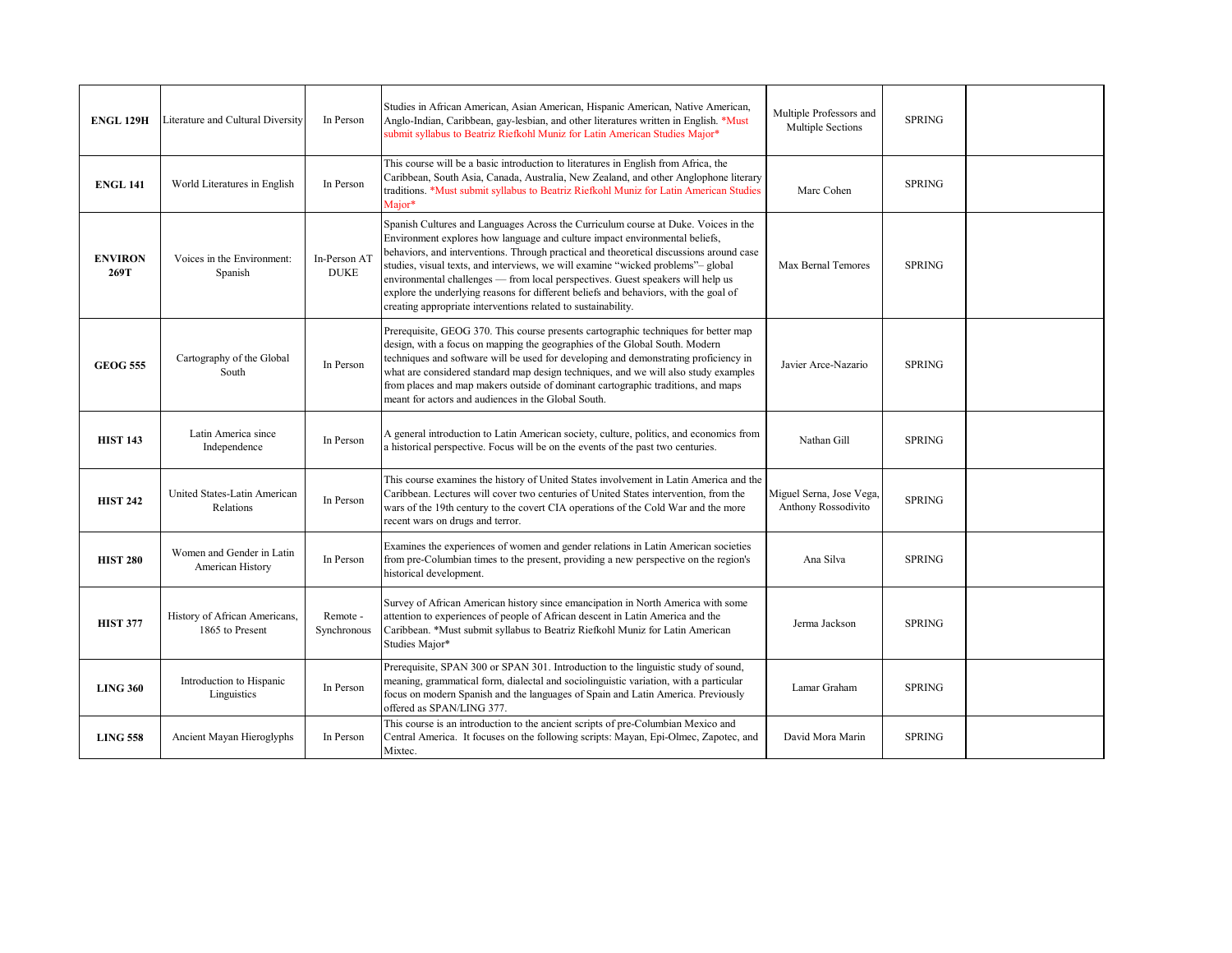| <b>LTAM 350</b> | The United States and Latin<br>America                                     | In Person | A thematic examination of US-Latin America relations spanning the 19th century to the<br>present through multi-disciplinary perspectives and inter-disciplinary methodologies,<br>including popular culture, film, original documents, and social science scholarship. To<br>explore the evolving US-Latin America "relationship," the ways in which North<br>Americans and Latin Americans came to know each other, through frequent encounters<br>and close engagement, not only as a matter of government-to-government and state-to-<br>state relations but also as people-to-people contacts and culture-to-culture exchanges. | Lou Perez                      | <b>SPRING</b> |                                             |
|-----------------|----------------------------------------------------------------------------|-----------|-------------------------------------------------------------------------------------------------------------------------------------------------------------------------------------------------------------------------------------------------------------------------------------------------------------------------------------------------------------------------------------------------------------------------------------------------------------------------------------------------------------------------------------------------------------------------------------------------------------------------------------|--------------------------------|---------------|---------------------------------------------|
| <b>LTAM 402</b> | Heritage and Migration in North<br>Carolina                                | In Person | This course combines field research, oral history, and service learning to understand the<br>immigration and settlement of Mexican and Latin American heritage communities in<br>North Carolina. The course will address the ethical and practical aspects of the<br>ethnographic method including the preparation, transaction and transcription of oral<br>history interviews. Students will participate in a digital archive initiative and complete<br>independent original research. Open to juniors and seniors and graduate students.                                                                                        | Hannah Gill                    | <b>SPRING</b> |                                             |
| <b>PLCY 760</b> | Migration and Health                                                       | In Person | With a focus on Latin American migration to the U.S., this course introduces students to<br>the inter-relationships between migration and health. Students will gain an<br>understanding of the theories of migration and the ways in which immigration and<br>settlement policies influence the health and well-being of immigrant populations.<br>*Course counts towards the graduate certificate in Latin American Studies*                                                                                                                                                                                                      | <b>STAFF</b>                   | <b>SPRING</b> |                                             |
| <b>POLI 238</b> | Politics of the Global South:<br>Latin America                             | In Person | An introduction to politics and political economy of Latin America, emphasizing Latin<br>America's position in the Global South and including consideration of leading theoretical<br>explanations of development and political change. Country emphasis varies with<br>instructor.                                                                                                                                                                                                                                                                                                                                                 | Celcilia Martinez-<br>Gallardo | <b>SPRING</b> | *Multiple Sections, Multiple<br>Professors* |
| <b>POLI 736</b> | Political Transitions and<br>Democratization in Comparative<br>Perspective | In Person | Examination of contrasting theoretical approaches to understanding democracy.<br>Comparative study of Africa, Eastern Europe, and Latin America elucidates challenges<br>and opportunities that affect possibilities for democratization and consolidation. *Must<br>submit syllabus to Beatriz Riefkohl Muniz for Latin American Studies Major*                                                                                                                                                                                                                                                                                    | Graeme Roberston               | <b>SPRING</b> |                                             |
| <b>PORT 101</b> | Elementary Portuguese I                                                    | In Person | Introduces the essential elements of Portuguese structure and vocabulary and aspects of<br>Brazilian and Portuguese culture. Aural comprehension, speaking, reading, and writing<br>are stressed in that order. Students may not receive credit for both PORT 101 and<br>PORT 111 or 401.                                                                                                                                                                                                                                                                                                                                           | Richard Vernon                 | <b>SPRING</b> |                                             |
| <b>PORT 102</b> | Elementary Portuguese II                                                   | In Person | Prerequisite, PORT 101. Continues study of essential elements of Portuguese structure,<br>vocabulary, and aspects of Brazilian and Portuguese culture. Aural comprehension,<br>speaking, reading, and writing are stressed in that order. Students may not receive credit<br>for both PORT 102 and PORT 111 or 401.                                                                                                                                                                                                                                                                                                                 | Paulo Rodrigues Ferreira       | <b>SPRING</b> | *Multiple Sections, Multiple<br>Professors* |
| <b>PORT 203</b> | Intermediate Portuguese I                                                  | In Person | Prerequisite, PORT 102, 111, or 401. Further development of language with emphasis<br>on speaking, writing, and a review of grammar. Includes advanced Portuguese<br>structures, cultural and literary texts. Students may not receive credit for both PORT<br>203 and PORT 212 or 402.                                                                                                                                                                                                                                                                                                                                             | Frederico Castelloes           | <b>SPRING</b> | *Multiple Sections, Multiple<br>Professors* |
| <b>PORT 204</b> | Intermediate Portuguese II                                                 | In Person | Prerequisite, PORT 203. Continued development of language skills for communication.<br>Further study of grammar. Students may not receive credit for both PORT 204 and<br>PORT 212 or 402.                                                                                                                                                                                                                                                                                                                                                                                                                                          | Kristine Taylor                | <b>SPRING</b> |                                             |
| <b>PORT 375</b> | Portuguese and Brazilian Fiction<br>in Translation                         | In-Person | The study of selected literary works by major writers from Portugal, Brazil, and the<br>former Portuguese colonies in Africa.                                                                                                                                                                                                                                                                                                                                                                                                                                                                                                       | Paulo Rodrigues Ferreira       | <b>SPRING</b> |                                             |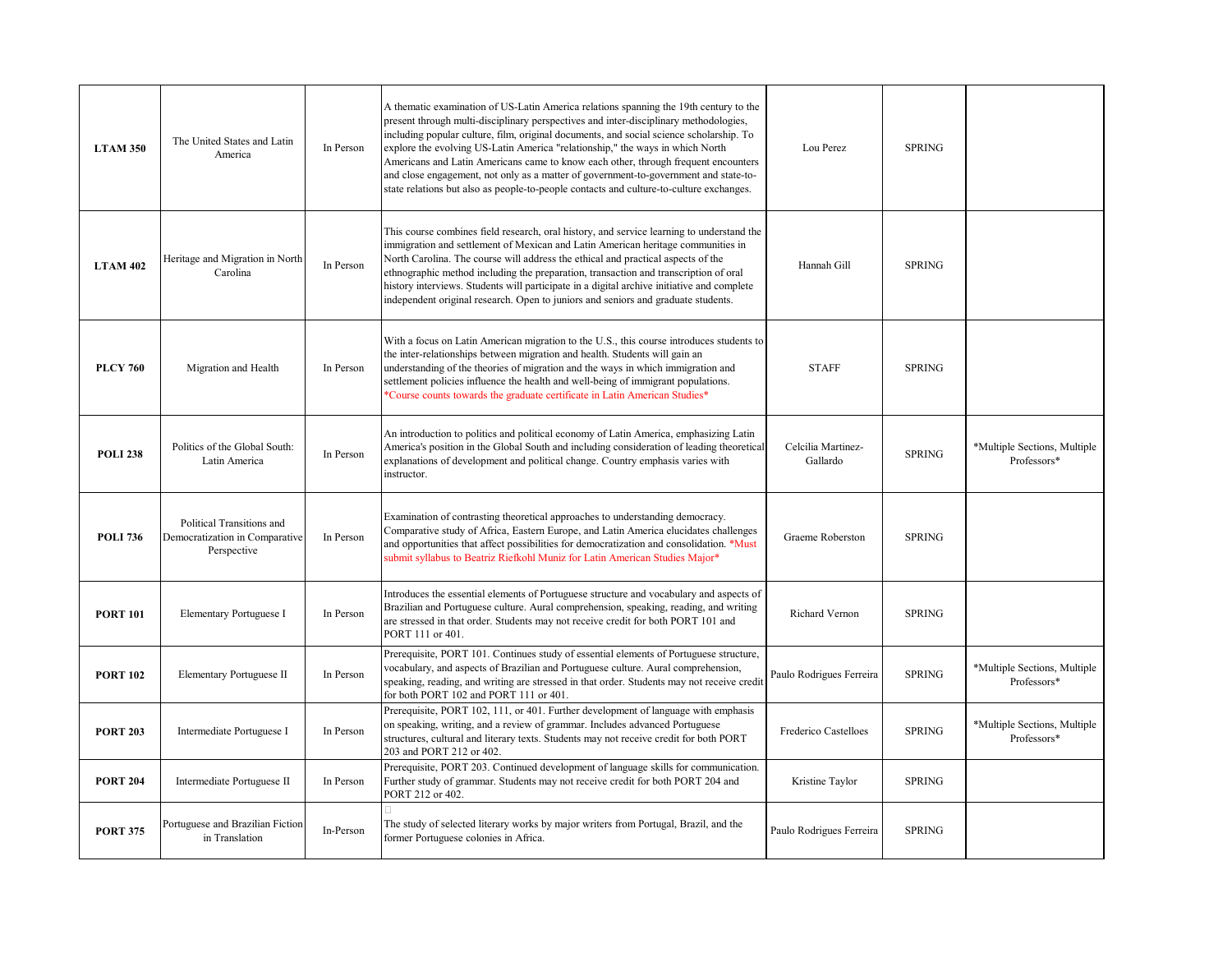| <b>PORT 323</b>   | Advanced Communication in<br>Portuguese: History, Nature,<br>and Society                                           | In-Person                   | Emphasizes the learning of Portuguese through cultural context. Language, society, and<br>miscegenation will be approached through texts and films. Focus on important aspects<br>of religion, festivities, and popular music from the Portuguese-speaking countries of<br>three continents.                                                                                                                                                                                                               | Chloe Hill                                | <b>SPRING</b> |                                             |
|-------------------|--------------------------------------------------------------------------------------------------------------------|-----------------------------|------------------------------------------------------------------------------------------------------------------------------------------------------------------------------------------------------------------------------------------------------------------------------------------------------------------------------------------------------------------------------------------------------------------------------------------------------------------------------------------------------------|-------------------------------------------|---------------|---------------------------------------------|
| <b>PORT 401</b>   | Accelerated Brazilian<br>Portuguese I                                                                              | In-Person                   | Covers levels one and two of the basic language sequence in one semester. Designed for<br>highly motivated undergraduate/graduate language learners, especially those who have<br>experienced success with learning another language. Intensive approach to developing<br>all skills but with an emphasis on speaking. Students may not receive credit for both                                                                                                                                            | <b>STAFF</b>                              | <b>SPRING</b> |                                             |
| <b>PORT 402</b>   | Accelerated Brazilian<br>Portuguese II                                                                             | In-Person                   | Prerequisite, PORT 102, 111, or 401. A continuation of PORT 401, covers levels three<br>and four in one semester. Develops all skills, with increasing emphasis on reading,<br>writing, and cultural analysis. Designed for highly motivated undergraduate/graduate<br>language learners, especially those who have experienced success with learning another<br>anguage. Prepares students for advanced courses. Students may not receive credit for<br>both PORT 402 and PORT 203, PORT 204 or PORT 212. | Richard Vernon                            | <b>SPRING</b> |                                             |
| <b>PORT 408</b>   | Language Across the<br>Curriculum: Contemporary<br>Social Challenges in Brazil and<br>Portugal                     | In-Person                   | Prerequisite, PORT 204 or 402; permission of the instructor for students lacking the<br>prerequisite. Coregistration in a LAC course required. A recitation section for selected<br>courses that promote foreign language proficiency across the curriculum (LAC). Weekly<br>discussion and readings in Portuguese.                                                                                                                                                                                        | Paulo Rodrigues Ferreira                  | Spring        | 1-credit course                             |
| PUBPOL 272T       | Immigration Policy in Spanish:<br>Narratives of return migration,<br>here and there: from practices to<br>policies | In-Person AT<br><b>DUKE</b> | Spanish Cultures and Languages Across the Curriculum course at Duke                                                                                                                                                                                                                                                                                                                                                                                                                                        | Liliana Paredes                           | <b>SPRING</b> |                                             |
| <b>RELI 245</b>   | Latina/o Religions in the United<br>States-Mexico Borderlands                                                      | In-Person                   | The goal of this course is to orient students in the great diversity of Latina and Latino<br>eligious formations in the United States today. Focusing on Indigenous, African, and<br>Catholic Creole "inspirations," this course will focus students to the emergence of a<br>distinctly U.S. Latina/o religious experience.                                                                                                                                                                               | Israel Dominguez                          | <b>SPRING</b> |                                             |
| <b>RELI 245 H</b> | Latina/o Religions in the United<br>States-Mexico Borderlands                                                      | In-Person                   | The goal of this course is to orient students in the great diversity of Latina and Latino<br>eligious formations in the United States today. Focusing on Indigenous, African, and<br>Catholic Creole "inspirations," this course will focus students to the emergence of a<br>distinctly U.S. Latina/o religious experience.                                                                                                                                                                               | <b>Israel Dominguez</b>                   | <b>SPRING</b> |                                             |
| <b>SPAN 100</b>   | <b>Elementary Spanish Review</b>                                                                                   | In-Person +<br>Remote       | Designed for students with previous study who place into first-semester Spanish. Upon<br>successful completion students will enroll in SPAN 102. Students may not receive credit<br>for both SPAN 100 and SPAN 101, 111, or 401.                                                                                                                                                                                                                                                                           | Michelle Gravatt, Beatriz<br>Lomas-Lozano | <b>SPRING</b> | *Multiple Sections, Multiple<br>Professors* |
| <b>SPAN 102</b>   | Elementary Spanish II                                                                                              | In Person +<br>Remote       | Prerequisite, SPAN 100 or 101. Continues the study of the essential elements of<br>Spanish structure, vocabulary, and the cultural aspects of the Spanish-speaking world.<br>Aural comprehension, speaking, reading, and writing. Students may not receive credit<br>for both SPAN 102 and SPAN 105, 111, 401, or 404.                                                                                                                                                                                     | <b>STAFF</b>                              | <b>SPRING</b> | *Multiple Sections, Multiple<br>Professors* |
| <b>SPAN 105</b>   | Spanish for High Beginners                                                                                         | In Person +<br>Remote       | Accelerated course that covers SPAN 101 and 102 for students with previous study of<br>Spanish. Aural comprehension, speaking, reading, and writing. Students may not receive<br>credit for both SPAN 105 and SPAN 102, 111, 401, or 404.                                                                                                                                                                                                                                                                  | <b>STAFF</b>                              | <b>SPRING</b> | *Multiple Sections, Multiple<br>Professors* |
| <b>SPAN 203</b>   | Intermediate Spanish I                                                                                             | In Person +<br>Remote       | Prerequisite, SPAN 102, 104, 105, 111, or 401. Develops language skills for<br>communication. Review of elementary Spanish. Expands awareness of the Spanish-<br>speaking world through readings and discussion of representative texts. Students may<br>not receive credit for both SPAN 203 and SPAN 212, 402, or 405.                                                                                                                                                                                   | <b>STAFF</b>                              | <b>SPRING</b> | *Multiple Sections, Multiple<br>Professors* |
| <b>SPAN 204</b>   | Intermediate Spanish II                                                                                            | In Person +<br>Remote       | Prerequisite, SPAN 203. Continued development of language skills for communication.<br>Considers finer points of linguistic structure. Expands awareness of Spanish culture<br>through reading, inquiry, and class discussion. Students may not receive credit for both<br>SPAN 204 and SPAN 212 or 402.                                                                                                                                                                                                   | <b>STAFF</b>                              | <b>SPRING</b> | *Multiple Sections, Multiple<br>Professors* |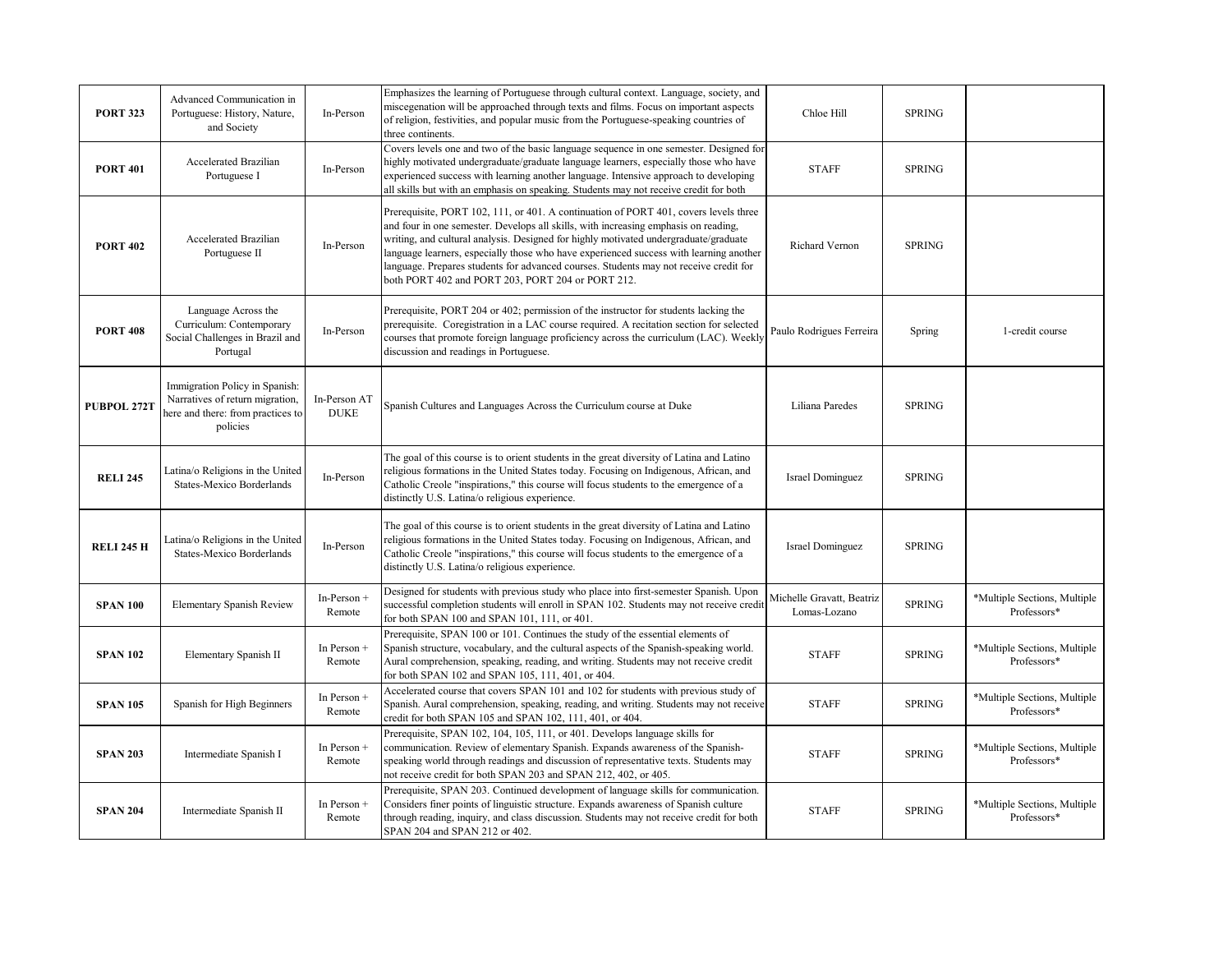| <b>SPAN 255</b> | Converstation I                                          | In Person             | Prerequisite, SPAN 204, 212, or 402. Introductory conversation. Builds oral proficiency<br>and awareness of Hispanic culture. Emphasizes vocabulary and grammatical accuracy;<br>writing activities support speaking. Not open to native speakers. Students may not<br>receive credit for both SPAN 255 and SPAN 266.                                                                                                                                                                                  | <b>STAFF</b>          | <b>SPRING</b> | *Multiple Sections, Multiple<br>Professors* |
|-----------------|----------------------------------------------------------|-----------------------|--------------------------------------------------------------------------------------------------------------------------------------------------------------------------------------------------------------------------------------------------------------------------------------------------------------------------------------------------------------------------------------------------------------------------------------------------------------------------------------------------------|-----------------------|---------------|---------------------------------------------|
| <b>SPAN 261</b> | Advanced Spanish in Context                              | In Person +<br>Remote | Prerequisite, SPAN 204. Fifth semester Spanish course required for all majors and<br>minors that uses literature, film, and culture as a basis for reviewing grammatical<br>concepts, developing writing competency, and improving overall communication skills.<br>Students may not receive credit for both SPAN 261 and SPAN 267, 300, or 326.                                                                                                                                                       | <b>STAFF</b>          | <b>SPRING</b> | *Multiple Sections, Multiple<br>Professors* |
| <b>SPAN 267</b> | Advanced Spanish for Heritage<br>Learners                | In Person             | Prerequisite, SPAN 204; permission of the instructor for students lacking the<br>prerequisite. Fifth semester Spanish course, designed specifically for Heritage learners,<br>required for all majors and minors. Uses literature, film, and culture as a basis for<br>reviewing grammatical concepts, developing writing competency, and improving overall<br>communication skills. Students may not receive credit for SPAN 267 and SPAN<br>261, SPAN 300, or SPAN 326.                              | Brenda Quinones-Ayala | <b>SPRING</b> |                                             |
| <b>SPAN 270</b> | Contemporary Spanish<br>American Fiction                 | In Person             | Narrative works of Borges, Cortázar, García Márquez, and other contemporary Spanish<br>American writers.                                                                                                                                                                                                                                                                                                                                                                                               | <b>STAFF</b>          | <b>SPRING</b> |                                             |
| <b>SPAN 292</b> | Approaches to Spanish                                    | In Person             | Permission of the program director based on oral proficiency interview. Students must<br>have advanced proficiency in Spanish. Students learn and implement fundamentals of<br>foreign language instruction as peer tutors for elementary Spanish courses. Students<br>may take course twice for credit. May not count toward the major or minor in Spanish.                                                                                                                                           | Catherine Shade       | <b>SPRING</b> |                                             |
| <b>SPAN 300</b> | Spanish Composition and<br><b>Grammar Review</b>         | In Person             | Prerequisite, SPAN 255 or 261; permission of the instructor for students lacking the<br>prerequisite. Advanced grammar and composition designed to improve grammatical<br>analysis, accuracy, and develop writing skills, using process and task-oriented<br>approaches.                                                                                                                                                                                                                               | <b>STAFF</b>          | <b>SPRING</b> | *Multiple Sections, Multiple<br>Professors* |
| <b>SPAN 301</b> | Introduction to Literature and<br>Cultural Analysis      | In Person             | Prerequisite, SPAN 261. Prepares students to formulate and communicate critical<br>analyses of literary works in at least three genres chosen from theater, poetry, essay,<br>narrative, and film while situating the readings within a cultural context. Students will<br>improve Spanish language proficiency and appreciation of different world views through<br>literature and culture. Previously offered as SPAN 260. Students may not receive credit<br>for both SPAN 301 and SPAN 260 or 302. | <b>STAFF</b>          | <b>SPRING</b> | *Multiple Sections, Multiple<br>Professors* |
| <b>SPAN 302</b> | Literatre and Cultural Analysis<br>for Heritage Learners | In Person             | Designed for heritage learners, prepares students to formulate and communicate critical<br>analyses of literary works in at least three genres chosen from theater, poetry, essay,<br>narrative, and film while situating the readings within a cultural context. Students will<br>gain appreciation of different world views through literature and culture. Previously<br>offered as SPAN 262; students may not receive credit for SPAN 302 and 260 or 301.                                          | Jhonn Guerra Banda    | <b>SPRING</b> |                                             |
| <b>SPAN 320</b> | Spanish for Business                                     | In Person             | Prerequisite, SPAN 261. All-skills course with review of grammar and extensive writing<br>and speaking practice. Vocabulary, readings, and activities geared toward the language<br>of business professions in the context of the United States Hispanic community.<br>Students may receive credit for only one of SPAN 320, 321, or 323.                                                                                                                                                              | <b>STAFF</b>          | <b>SPRING</b> | *Multiple Sections, Multiple<br>Professors* |
| <b>SPAN 321</b> | Spanish for Medical Professions                          | In Person             | Prerequisite, SPAN 261. All-skills course with review of grammar, extensive writing<br>and speaking practice. Vocabulary, readings, and activities geared toward the language<br>of health care professions in the context of the United States Hispanic community. Open<br>only to students in the minor in Spanish for the professions. Students may receive credit<br>for only one of SPAN 320, 321, or 323.                                                                                        | <b>STAFF</b>          | <b>SPRING</b> | *Multiple Sections, Multiple<br>Professors* |
| <b>SPAN 324</b> | Spanish for Law II                                       | In Person             | Prerequisite, SPAN 261. All-skills course with review of grammar and extensive writing<br>and speaking. Vocabulary, readings, and activities geared toward the language of legal<br>professions within the context of the Hispanic community. Open only to students in the<br>minor in Spanish for the professions. Students may receive credit for only one of SPAN<br>320, 321, or 323.                                                                                                              | Hosun Kim             | <b>SPRING</b> |                                             |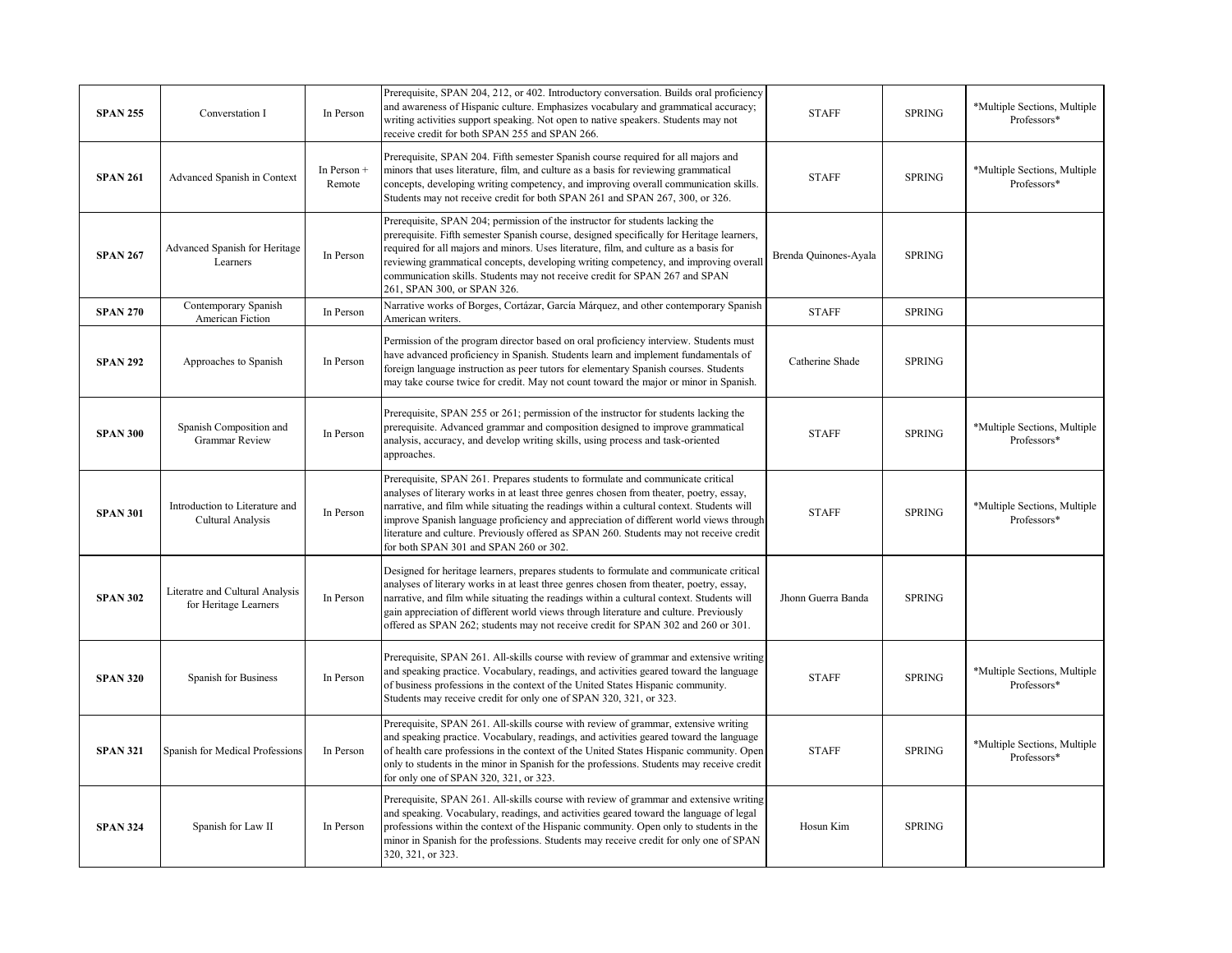| <b>SPAN 325</b> | Spanish for Business II                               | In Person                      | Prerequisites, SPAN 261 and 320. Second semester, all-skills course with extensive<br>writing and speaking practice, including grammar review. Vocabulary, readings, and<br>activities geared toward the language of business professions in the context of the<br>United States Hispanic community.                                                                                                                       | <b>STAFF</b>                                                 | <b>SPRING</b> | *Multiple Sections, Multiple<br>Professors* |
|-----------------|-------------------------------------------------------|--------------------------------|----------------------------------------------------------------------------------------------------------------------------------------------------------------------------------------------------------------------------------------------------------------------------------------------------------------------------------------------------------------------------------------------------------------------------|--------------------------------------------------------------|---------------|---------------------------------------------|
| <b>SPAN 328</b> | <b>Spanish for Medical Professions</b><br>$_{\rm II}$ | In Person                      | Prerequisites, SPAN 261 and 321. Second semester, all-skills course with extensive<br>writing and speaking practice, including grammar review. Vocabulary, readings, and<br>activities geared toward the language of health care professions in the context of the<br>United States Hispanic community.                                                                                                                    | <b>STAFF</b>                                                 | <b>SPRING</b> | *Multiple Sections, Multiple<br>Professors* |
| <b>SPAN 329</b> | Spanish Professions Community<br>Engagement           | In Person                      | Prerequisite, SPAN 324, 325, or 328. Eighth-semester capstone course applying skills<br>in Spanish language and cultures to professional and community contexts. Assignments<br>include professional documents, community service work and projects, and a research<br>project. Open only to students in the minor in Spanish for the professions.                                                                         | <b>STAFF</b>                                                 | <b>SPRING</b> | *Multiple Sections, Multiple<br>Professors* |
| <b>SPAN 343</b> | Latin American Cultural Topics                        | In Person on<br>Campus Learner | Prerequisite, SPAN 261 or 267. This course studies trends in thought, art, film, music,<br>social practices, in the Spanish speaking Americas, including the United States. Topics<br>may include colonialism, race, class, ethnicity, modernization, ecology, religion, gender,<br>and popular culture.                                                                                                                   | Oswaldo Eslada                                               | <b>SPRING</b> | *Multiple Sections, Multiple<br>Professors* |
| <b>SPAN 338</b> | Trans-Atlantic Cultural Topics                        | In Person                      | Prerequisite, SPAN 261 or 267. Cultural history of Spain and Spanish America from the<br>16th century to the 21st century. Explores trans-Atlantic dimensions of Spanish and<br>Spanish American cultures and the elements that have shaped those societies and their<br>cultural traditions during the periods studied. Formerly offered as SPAN 331.                                                                     | Sandra Cadena Pardo                                          |               |                                             |
| <b>SPAN 344</b> | Latin@ American Cultural<br>Topics                    | In Person +<br>Remote          | Prerequisite, SPAN 261 or 267. This course studies trends in thought, art, film, music,<br>social practices, in the Spanish speaking Americas, including the United States. Topics<br>may include colonialism, race, class, ethnicity, modernization, ecology, religion, gender,<br>and popular culture.                                                                                                                   | Juan González Espitia,<br>Emil Keme, Francisco<br>Chen-López |               |                                             |
| <b>SPAN 351</b> | Spanish Interpretation I                              | In Person                      | Prerequisite, SPAN 261 or 267, and SPAN 300. Introduces the profession of interpreter:<br>main interpretation models, history and theory, use of cognitive processes in developing<br>skills, ethical standards, and best practices. Emphasis on expanding communicative and<br>cultural competency while applying strategies in business, conference interpretation,<br>education, health care, law, and law enforcement. | Tamara Maria Cabrera<br>Castro                               | <b>SPRING</b> |                                             |
| <b>SPAN 352</b> | Spanish Interpretation II                             | In Person                      | Refines interpretation skills through continued study of theory and best practices in<br>varied professional contexts. Focuses on enhancing linguistic competence, sight-<br>translation, and mnemonic strategies. Increases cultural sensitivity to issues interpreters<br>face in business, conference interpretation, education, health care, the hospitality<br>industry, law, and social services.                    | Tamara Maria Cabrera<br>Castro                               | <b>SPRING</b> |                                             |
| <b>SPAN 360</b> | Intro to Hispanic Linguistics                         | In Person                      | Prerequisite, SPAN 300. Introduction to the linguistic study of sound, meaning,<br>grammatical form, dialectal and sociolinguistic variation, with a particular focus on<br>modern Spanish and the languages of Spain and Latin America. Previously offered as<br>SPAN/LING 377.                                                                                                                                           | Bruno Estigarribia                                           | <b>SPRING</b> |                                             |
| <b>SPAN 369</b> | Intro in Translation                                  | In Person                      | Prerequisites, SPAN 261 or 267, and 300. Theory and practice of translation through a<br>dual approach of conceptual readings and classroom discussion and workshops in<br>interdisciplinary fields. Emphasizes cultural role of the translator as mediator.                                                                                                                                                               | Nancy Grace Aaron                                            | <b>SPRING</b> |                                             |
| <b>SPAN 370</b> | Spanish Translation II                                | In Person                      | Translation as product and process. Examines the concept of cultural fluidity in 21st-<br>century translation theory vis-à-vis 20th-century notions of untranslatability. Refines<br>translation skills in cultural, financial, legal, literary, medical, and technical domains.<br>Emphasis on expanding written proficiency and refining style.                                                                          | Nancy Grace Aaron                                            | <b>SPRING</b> |                                             |
| <b>SPAN 373</b> | Studies in Latin American<br>Literature               | In Person                      | Prerequisites, SPAN 301 or 302. The literature of Spanish America from pre-Colombian<br>times to the present. Representative authors and texts from various literary movements<br>will be studied in their sociohistorical contexts.                                                                                                                                                                                       | Martin Sueldo                                                | <b>SPRING</b> |                                             |